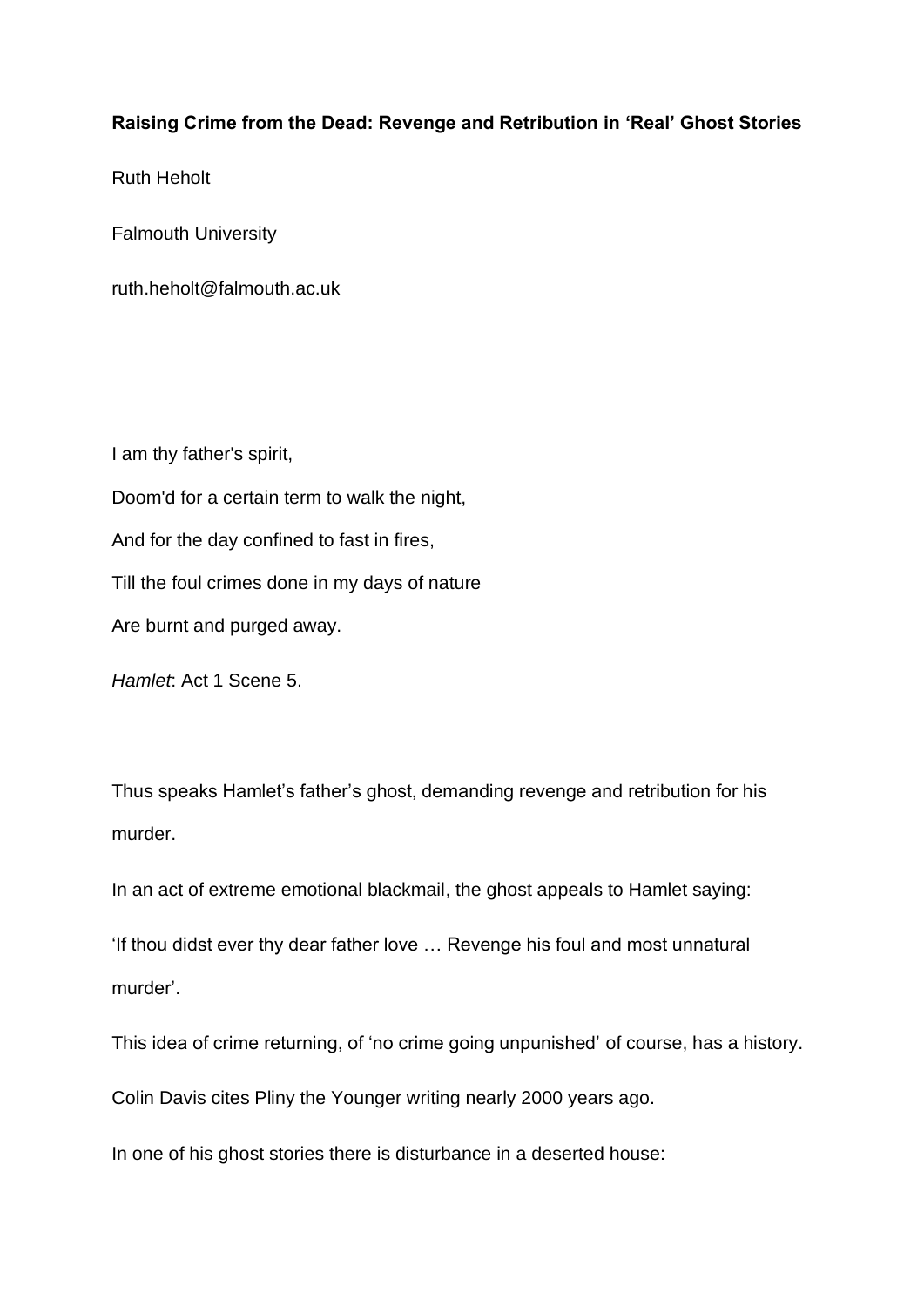The ghost of an old man appears. Intrigued, a philosopher waits for the apparition, notes where it disappears, and has the spot exhumed. There, a man's bones are discovered (Davis, 2).

The bones are buried and the ghost disappears.

Maurizio Ascari argues that Victorian ghost stories in which revenge for a crime is sought, present 'the supernatural as a form of psychological policing' (56).

Crime will out; the murdered will never rest in peace; the damned spot will not wash out.

This paper traces this idea of unearthing or uncovering of crime to the Victorian period and the ghost tales documented by Catherine Crowe.

In 1848, Crowe published her most famous text: *The Night Side of Nature* subtitled: *Of Ghosts and Ghost Seers*

Her ghost tales are unusual for Victorian ghost stories in that they claim to be real. The Victorians were of course used to ghost stories but these were invariably fictional and written merely for purposes of entertainment.

Stretching the boundaries of the idea of the 'ghost story' Crowe's tales come from accounts of personal experience.

As Gillian Bennett notes,

She gathers together a huge number of narratives from respectable people who have actually had psychic experiences and hopes that the stories will speak for themselves. (Bennett 12–13).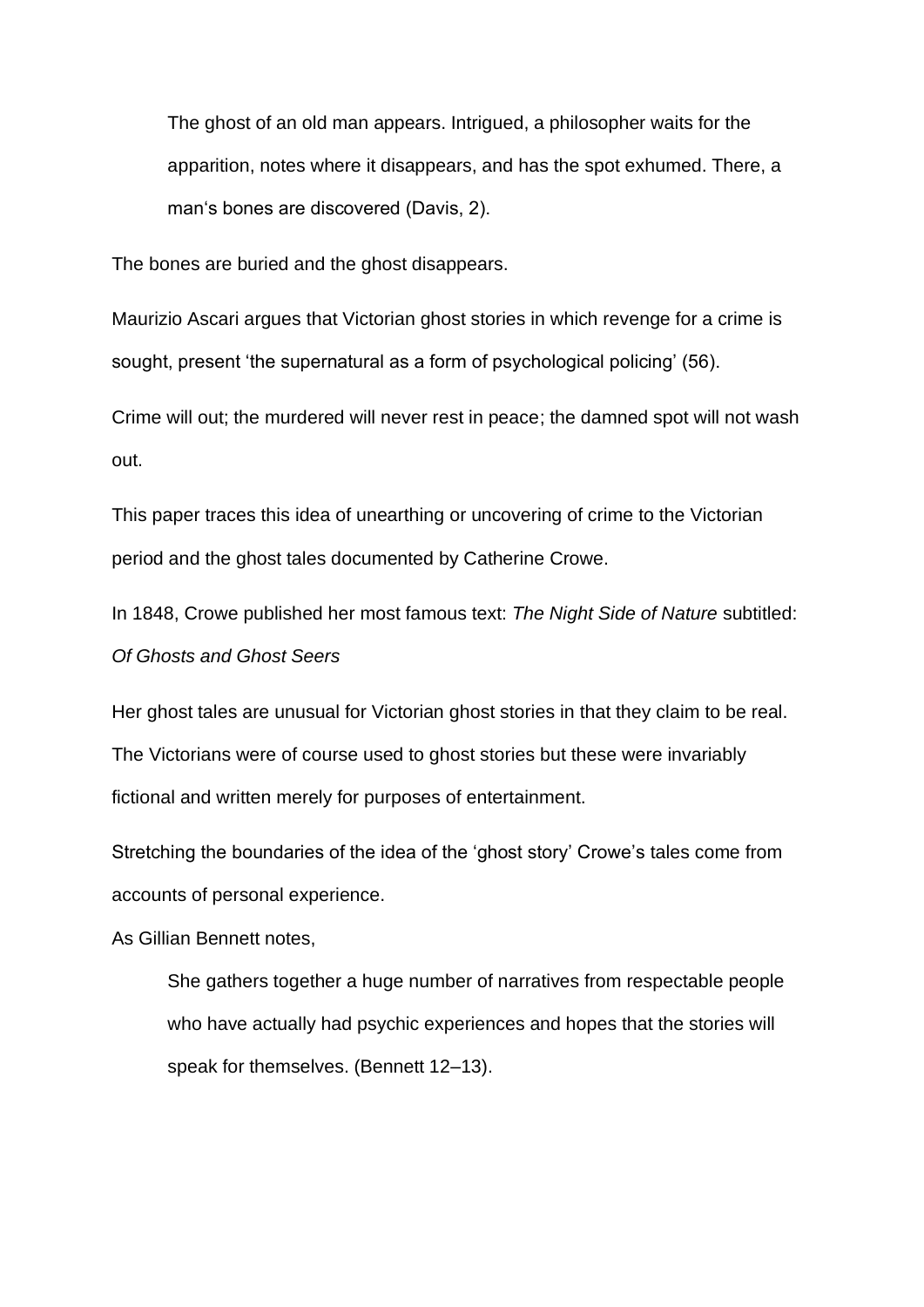Amassing a vast amount of material, she published people's tales of poltergeists, prophetic dreams, ghost sightings and uncanny coincidences in two books: *The Night Side of Nature* (1848) and *Ghosts and Family Legends.*

This paper examines the latter text - the less well known of the two.

Positioning itself within the oral traditions of Christmas ghost stories, with the subtitle "A Volume for Christmas" *Ghosts and Family Legends* begins thus:

"It happened that I spent the last winter in a large country mansion" where, "In short, we began to tell ghost stories" (1-2).

Crowe says: "The substance of these conversations fills the following pages, and I have told the stories as nearly as possible in the words of the original narrators" (2).

This however, by-passes the veracity of the tales set down and of course calls in to question not only the 'reality' of the events narrated, but questions the idea of the origins of the tales.

We are left with a complicated palimpsest of narrative layers.

The ghost story and the crime fiction narrative are both always comprised of layers which question truth, origin and narrative point of view.

Michael Cook claims that 'Detective fiction [has] an underlying affinity with the ghost story' (2014, 1).

The affinity between the Gothic text and crime narratives has been explored many times.

And there are certainly cross-overs too between the detective and crime narrative and the ghost story.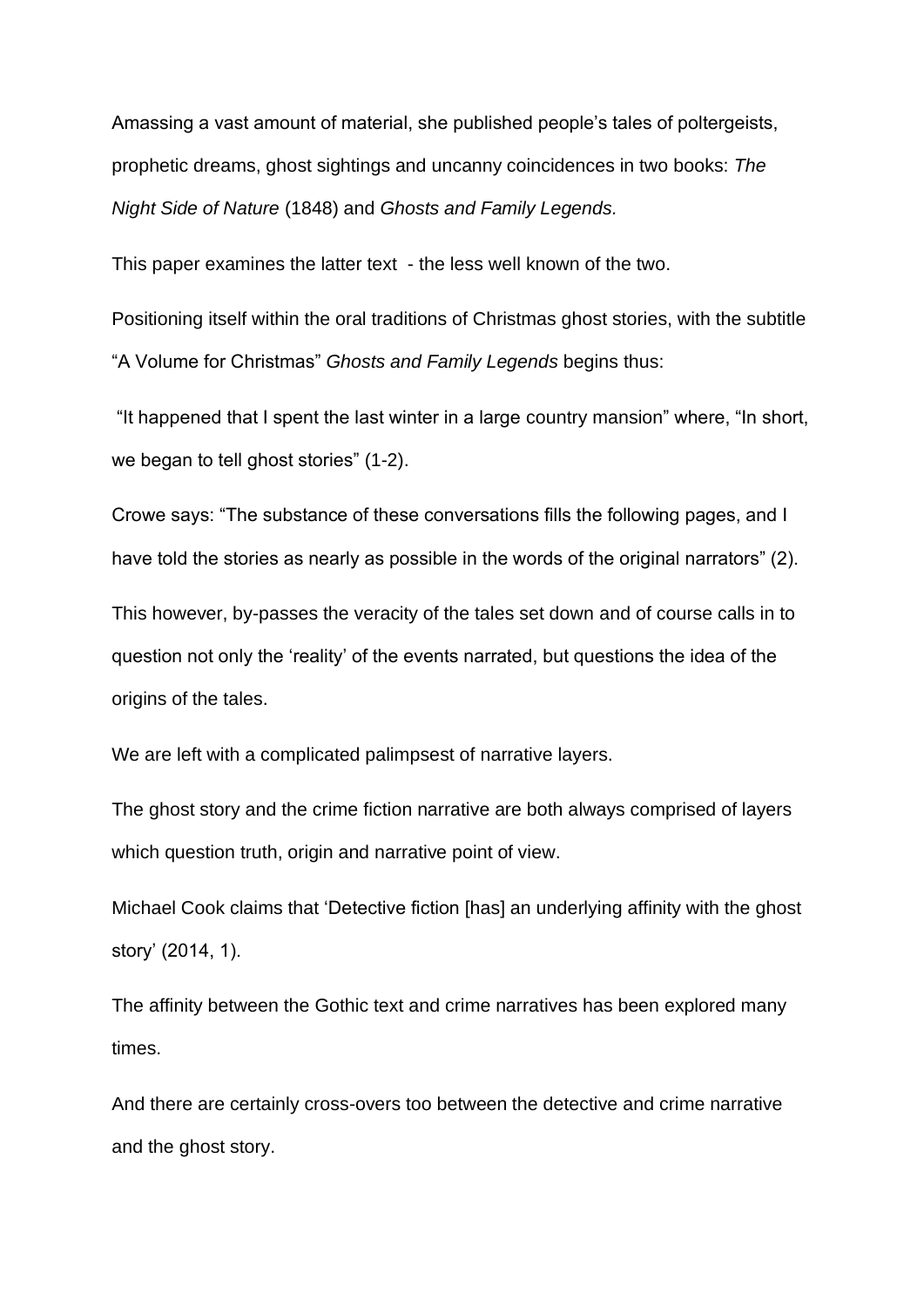Both for example, involve a 'reading backwards'.

Cook calls this 'one of the cornerstones of the classic detective narrative: the backward progression of the logic from effect to cause' (19).

For the ghost story it is from ghost, backwards to death and the cause of death.

A surprising amount of ghost stories (fictional or not) involve crimes that have been committed.

Ghost stories often tell us that ghosts come back for a reason.

Owen Davis looks at the change over the centuries where 'purposeful' ghost of the early modern period gives way to those ghosts who act as 'silent self-absorbed memorials of the fate and activities of the former living' (8).

The ghosts in the stories I am going to look at combine both of these elements.

They are 'purposeful' yet also 'silent' 'memorials' to what has happened to them.

These ghosts exist because of a crime: the crime *created* the ghost.

In these cases the ghost is a signifier of trauma.

We begin with a tale in *Ghosts and Family Legends* called 'The Swiss Lady's Story'. In this tale a young soldier called Louis is murdered by his brother who wants to steal his inheritance.

A family move into the house where, unbeknownst to them, he was killed and some of the women of the house see his ghost as it lingers on the stairs.

Crowe tells us what happens to a maid who saw the ghost for the first time:

as she got to the foot of the stairs, she saw an officer in uniform, going up before her. He had his cap in his hand and his sword at his side; and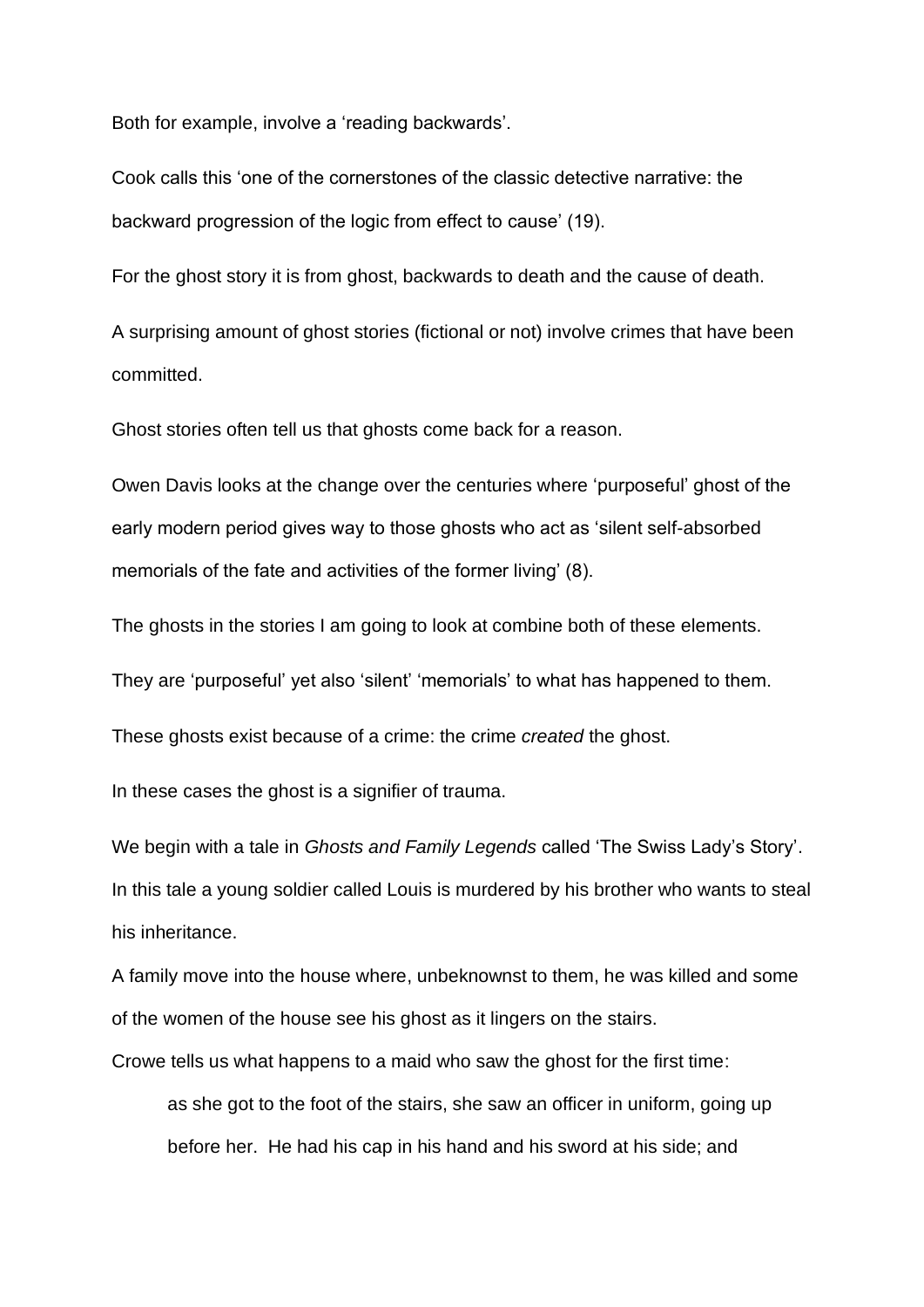supposing he was some friend of her masters, she was going to follow him up, but when he reached the landing, to her surprise and horror, he disappeared through the wall (*Ghosts and Family Legends* 87).

The ghost appears in order for the murder to be uncovered and the mystery solved.

The heroine of our story sees the ghost and speaks to it:

I was not frightened! [...] and I stopt with one foot on the next stair, and looked at it steadily, that I might be sure I was not under a delusion. The face was pale, and it looked at me with such a sad expression, that I thought if it was really a ghost, it might wish to say something; so I asked it.

"Asked it! They all exclaimed. What did you say?

"I said if you have anything to communicate, I conjure you – speak!"

"And did it?

"No, answered Mary, but it gave a sign (88).

Pointing the way to a moral conclusion - the discovery of his body and the apprehension of the murderer – Louis is only present as a ghost-body.

Mary says: "It was as if it wanted the wall to be pulled down […]. I shall never forget his face – never, to the day of my death and it looked at me so gratefully when I spoke to it, and then it disappeared into the wall (89).

They take down the wall and this "disclosed a fearful sight. There lay, huddled up, as if thrust there in haste, the bones of a perfect skeleton" (92).

The body is recovered and buried properly and the murderer runs away, and it is supposed, commits suicide.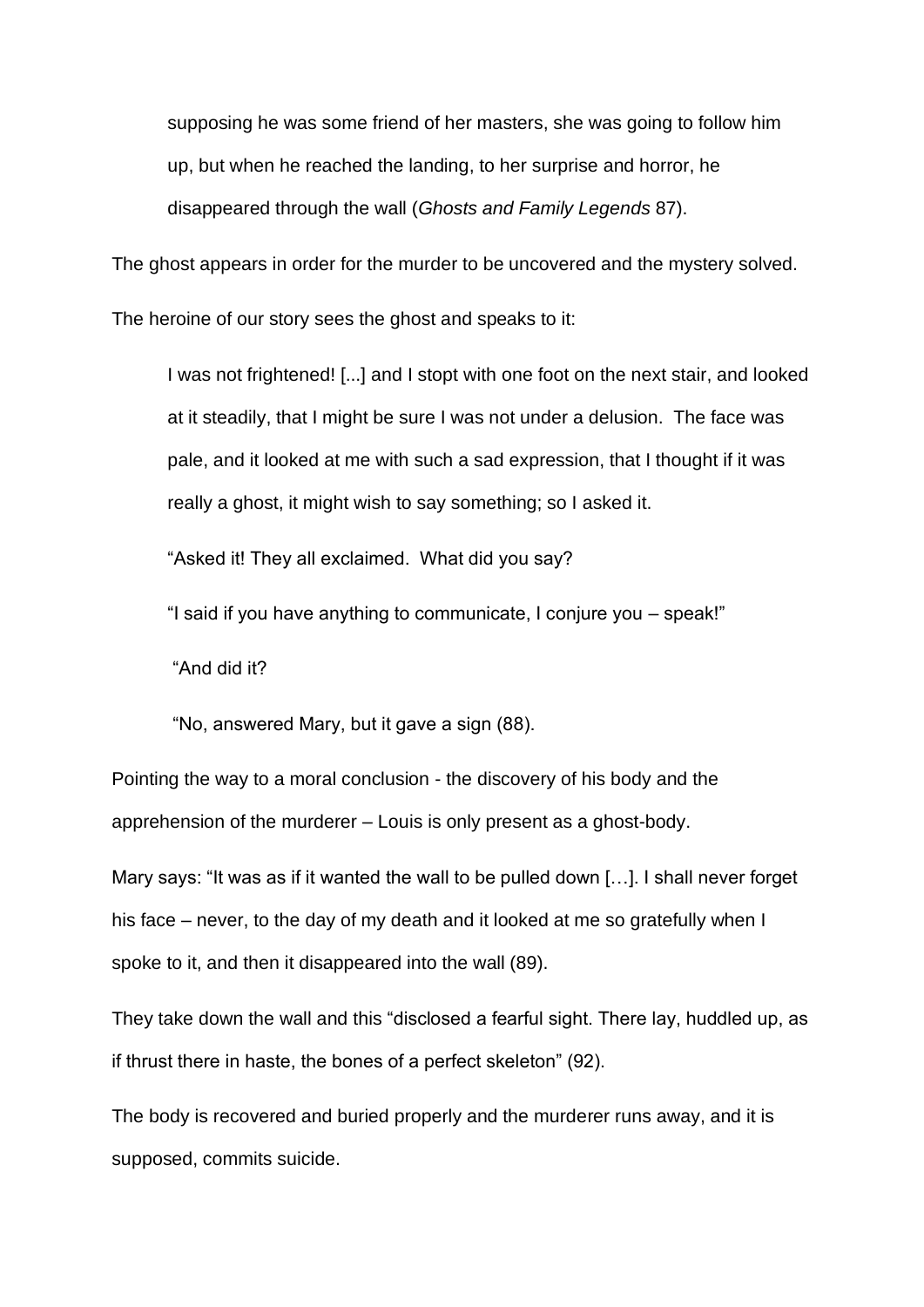The ghost is not seen again.

Colin Davis calls this the 'unfinished business model', whereby 'the ghost returns *in order to be sent away again*' (3-2).

Louis' ghost has been caused by the crime – no crime – no ghost.

It arises out of trauma.

Paul Ricoeur speaking about the theoretical concept of the trace cites it as being 'the impression as an affection resulting from the shock of an event that can be said to be striking, marking' (2004: 14).

Here the ghost arises out of the shock of an event: the most shocking of all: a murder.

And in a way this idea of an 'impression', perhaps an indelible impression, could be said to be the essence of the ghost story, but also the crime narrative.

Cook says, 'the culmination of a supernatural tale is the encounter with the ghost itself. Thus what might be the culmination of an investigation in a detective story, the solving [of the crime] is but a step along the way to the meeting of the ghost' (49).

In Crowe's tales though – it is meeting the ghost first that leads to the unravelling and finally the solving of the crime and the exposure of the criminal.

In 'The Italian's Story' a miserly old uncle murders his nephew in order to steal his £2000.

He invites his nephew to dinner and recommends that he drink the wine: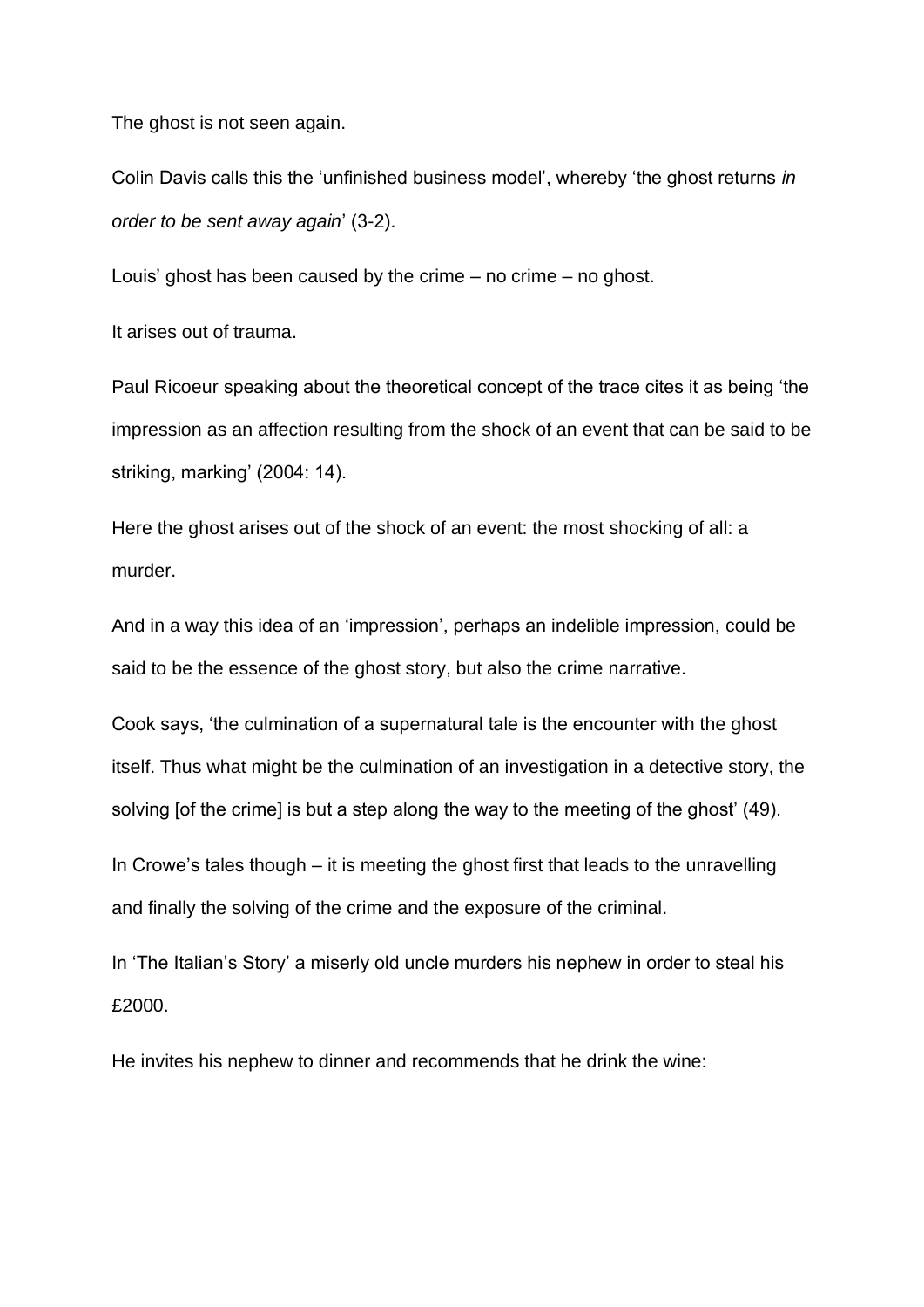"The youth tasted [it] with much satisfaction. But strange! He had no sooner swallowed the first glass, than his eyes began to stare – there was a gurgle in his throat – a convulsion passed over his face – and his body stiffened" (57). The uncle appropriates his money and buries his nephew under the floorboards. After poisoning his nephew he recalls finishing his own dinner and he writes, 'I could not help chuckling as I ate, to think how his had been spoilt' (57).

## But he continues,

the next day we were two of us at dinner! And yet I had invited no guest; and the next and the next and so on always! As I was about to sit down, he entered and took a chair opposite me, an unbidden guest. [...] I said to myself, I'll eat and care not whether he sits there or no. But woe to him! He chilled the marrow of my bones (57).

## **Repetition**

Having committed this terrible crime the uncle can no longer eat as whenever he sits down he sees the ghost of his dead nephew before him.

Eventually the old miser leaves Italy and goes to England with the purpose in mind of recompensing his nephew's mother in order to rid himself of the ghost.

He cannot quite bring himself to part with the money though, and buries it.

Shortly after this, he himself is murdered, but the thieves cannot find the money.

From these circumstances, the old man himself becomes a ghost, known to the villagers as "the old gentleman that walks" (63).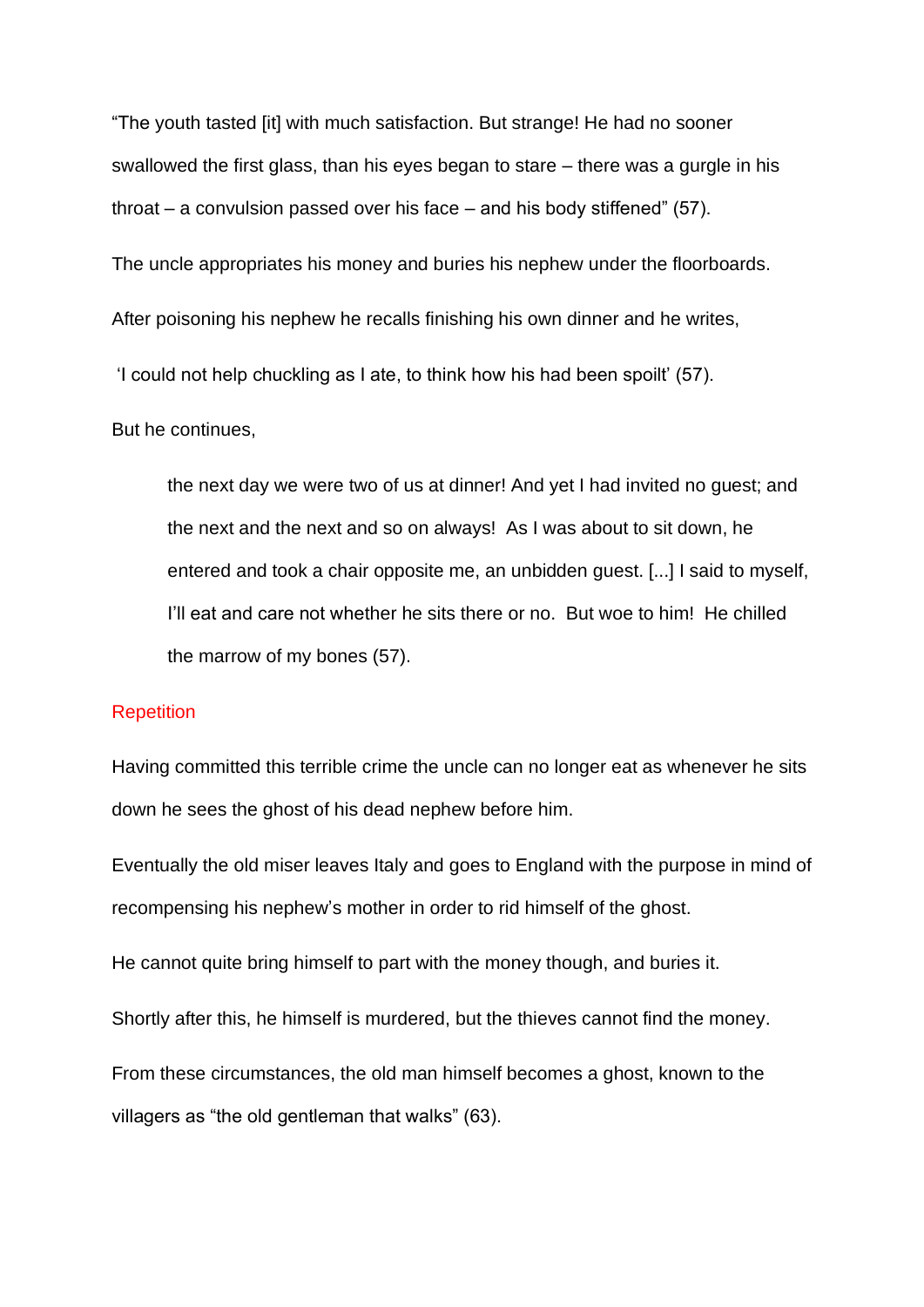Eventually the money is found, restored to the rightful heir and the old man's ghost is never seen again.

Here are three crimes: two murders and a theft.

And there are two ghosts.

Each ghost bears witness to the crime that killed them.

In both cases though, justice and retribution are demanded.

The ghosts are restless and continually appear, waiting for a resolution.

The ghost is both a repetition of the consequence of the crime, and the trace of the crime itself.

There is repetition, a re-calling and a reproducing of a past glut of emotion and an imprint of violence that cannot and will not be contained.

The trauma will leave an imprint: a trace.

And this trace will be repeated and reproduced over and over again.

Interestingly, in the same way that crime fiction has been decried, the ghost story genre has also often been criticised its 'uncritical repetition' (Freeman 2012: 98).

Michael Newton talks about 'the familiarity of the form's repeated situations' (xviii). And in his introduction to *A Treasury of Victorian Ghost Stories,* Edward Bleiler berates mid-Victorian ghost stories as tending 'to be uniform in their ideas and literary techniques' (5).

Nicholas Freeman, claims that even the ghost stories of the best calibre produce 'work that is in some sense formulaic' (2012: 97).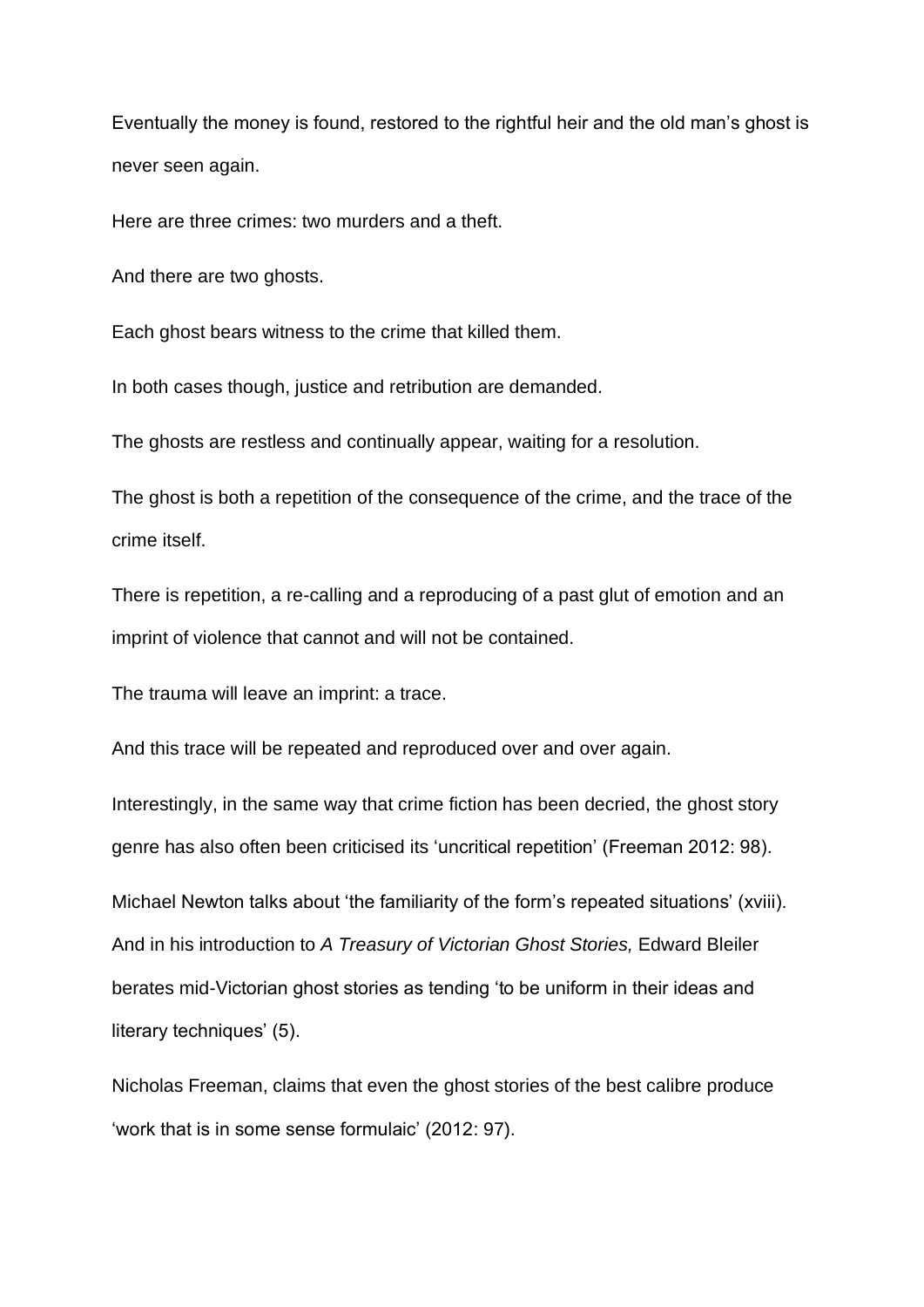Yet for our purposes here, far from this repetitious nature being a critical flaw, we can use it to illuminate the idea of the ghost story and the figure of the ghost within it.

The ghost represents a repetition of the consequence of the crime that created it.

The ghost body is tied to the scene of the crime – doomed to re-turn and re-turn and act out the trauma again and again.

The ghost-body bears witness to the crime and at the same time, its repeated presence gives testimony.

Maurizio Ascari comments on *Hamlet* "within this sub-genre detection is of vital importance, since the revenger cannot perform his retributive task without identifying the culprit beyond all doubt. The revenger is often helped in his investigation by the victim, who appears in the shape of a ghost or a dream" (22).

In Crowe's tales, those who witness the ghosts are not 'revengers', rather they are witnesses of the testimony of the ghost itself.

The ghost body can also be seen as (paradoxically) material evidence.

It acts as a very different type of 'silent witness' to a corpse.

The ghost story itself is documented testimony.

And this testimony from the most first-hand of all witnesses: the murder victim, points the way towards the investigation.

Ricoeur speaks of 'the concept of the document, made up of clues and testimonies, whose final amplitude rejoins the initial one of the trace' and claims that 'the notion of the trace can be taken to be the common root of testimony and clue' (175).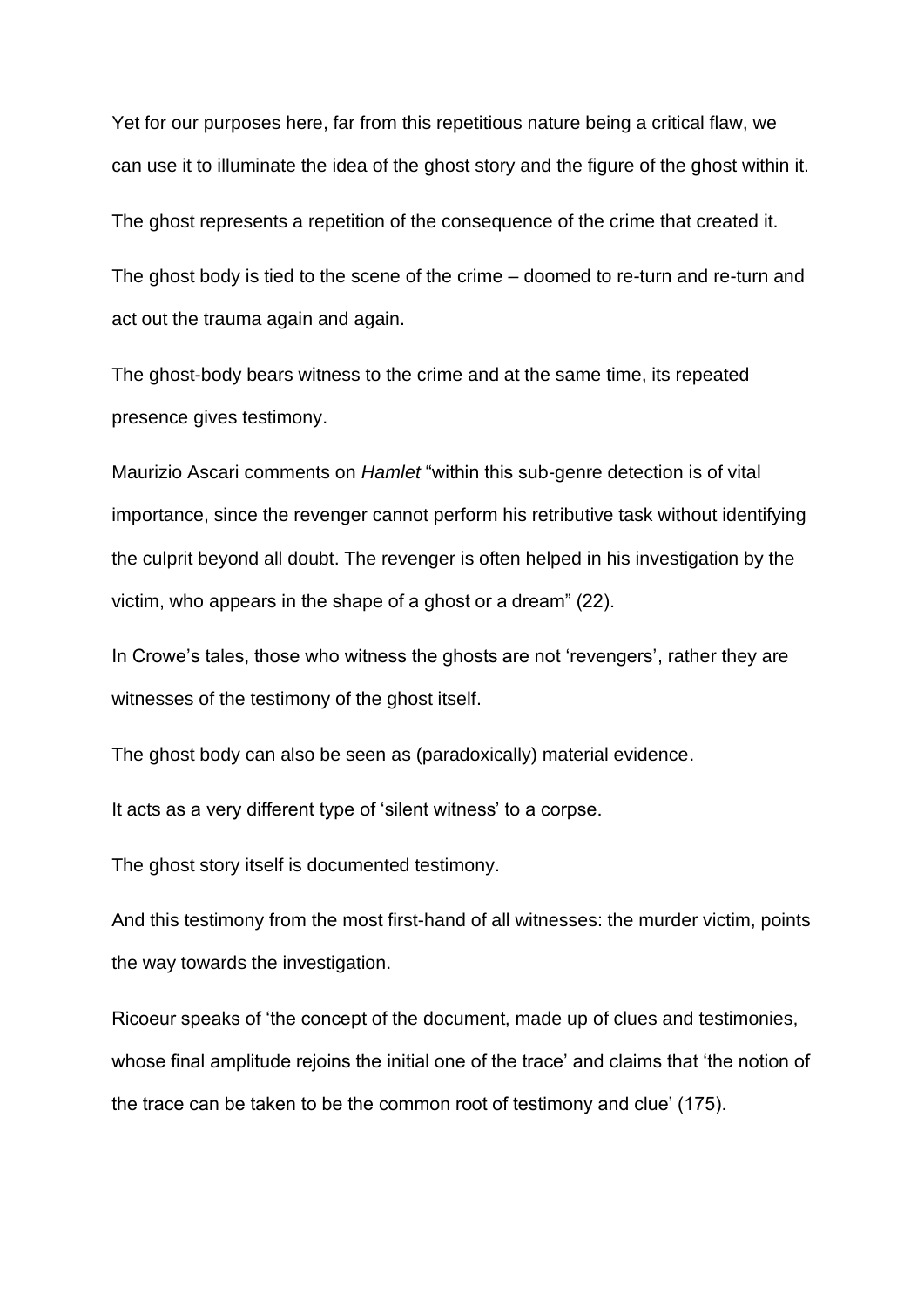The ghost in its multiplicity of being/non-being, purpose and involuntary action also becomes the body on which the crime is documented and acts as the ultimate clue.

We now turn to another story in *Ghosts and Family Legends*, 'The Sheep Farmer's story'.

In this tale, the family of a highland farmer, one son, two young male servants and an orphaned niece live in isolation in Scotland.

There is some rivalry over the niece, Annie.

One day the two farm-hands, Rob and Donald, leave the farm on different errands.

That evening Rob does not return, although after some time, Coullie, his dog does.

Over the next days and weeks, Rob still does not return and no-one knows where he is.

One evening the dog is snoozing by the fire when:

"Coullie started up, and began to show signs of uneasiness; while, almost at the same moment, something like a low whistle reached their ears, which seemed to proceed from the air, rather than the earth" (98).

Coullie rushes out, and only returns the next morning.

This happens several times, and sometimes the family hear footsteps and once when Coullie is whining and uneasy, wanting to get out, Annie looked up

"and saw to her astonishment, a man standing in the dusk in the passage" (99).

Of course there is no-one there.

One freezing, early morning when Coullie returns from his night's wandering, Annie sees his footsteps in the snow and follows them to an old quarry.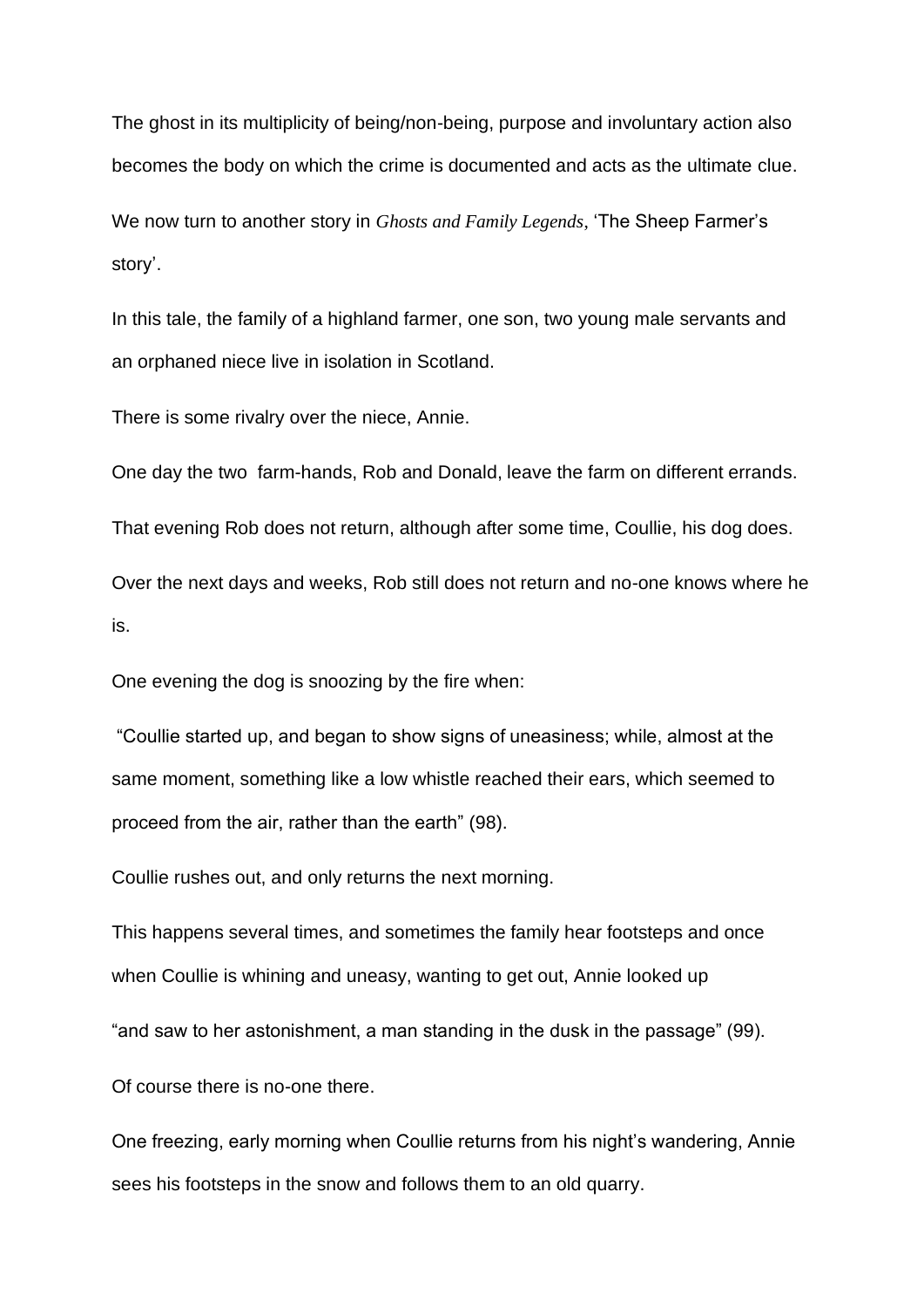There, at the bottom is the corpse of Rob the farm-hand.

"they found the remains of poor Rob under circumstances that led to the conclusion that he had somehow gone out of his way, and fallen into the pit; for on medical examination, it appeared that both his legs were broken. As the quarry was abandoned and in a lonely spot, a person might very possibly die there under such circumstances without being able to make his distress known (100).

They take the body out and bury it.

Soon after, they take Coullie into the village where a group of men sit drinking outside the Inn.

Coullie bounds out of the cart "and with indescribable fury attacked one of the men" (101).

This is Donald the other farm hand who left immediately after Rob went missing.

Eventually, of course, it is found out that Donald killed Coullie's master Rob as he was jealous of him being preferred by Annie.

In this story, Rob's ghost is only seen once, but it is heard, and the dog is acutely aware of it.

And, at the end, it is the trace of the dog's paw prints that leads to the scene of the crime.

The ghost appears in order to instigate an investigation again.

Ascari, discussing Martin Kayman's work states that there is "a certain amount of interaction between detection and the supernatural in nineteenth-century literature" (55).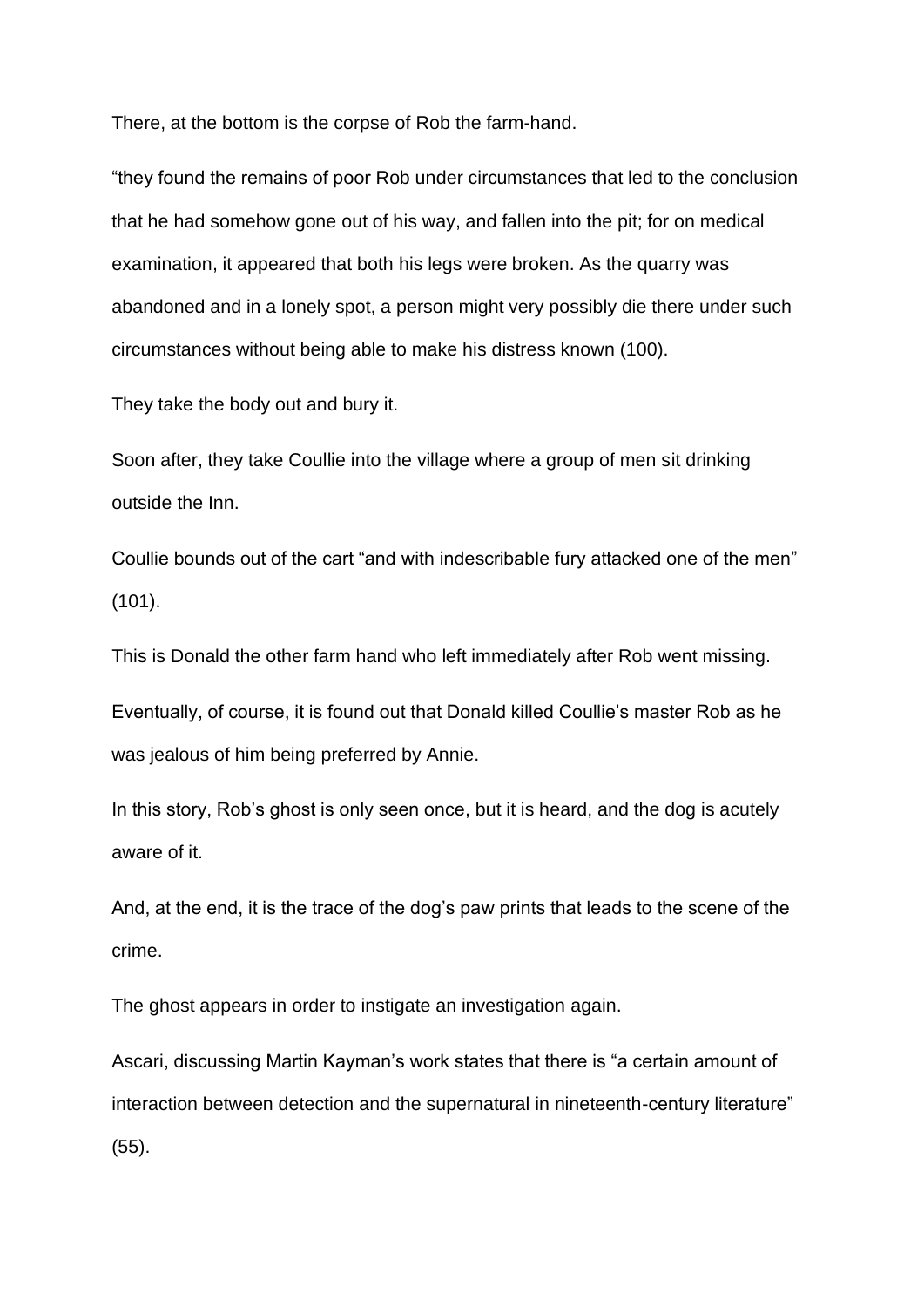Ascari speaks about the "spiritualist vogue for seances and mediums" where there may well be "a ghost denouncing his own murder" (57).

And he cites an article from 1860 in Cassell's *Illustrated Family Paper* called "Murder will out" in which such phenomenon as "the body of a victim [bleeding] if touched by its murderer" is discussed (62).

This too, is a body bearing witness, giving testimony and embodying evidence of its own murder.

In Crowe's ghost stories, the detection of the truth of the crime also *proves* the existence of the ghost.

If the ghost hadn't appeared, the crime would not have been detected and when the crime is proved to have taken place, the narrative comes full circle and bears witness itself to the veracity of the materialization of the ghost.

## **Conclusion**

Michael Cook in his book: *Detective Fiction and the Ghost Story: The Haunted Text* looks at the ghost story *within* detective fiction.

This paper has examined the ghost story *as* crime and detective fiction.

In relation to Christie's Golden Age crime fiction, Ascari says:

Christie reduced the supernatural to the subsidiary role of transitory explanation, but at the same time she also exploited it to conjure up an ominous atmosphere of mystery that lures the public into reading and its progressively cleared away by the investigation' (8).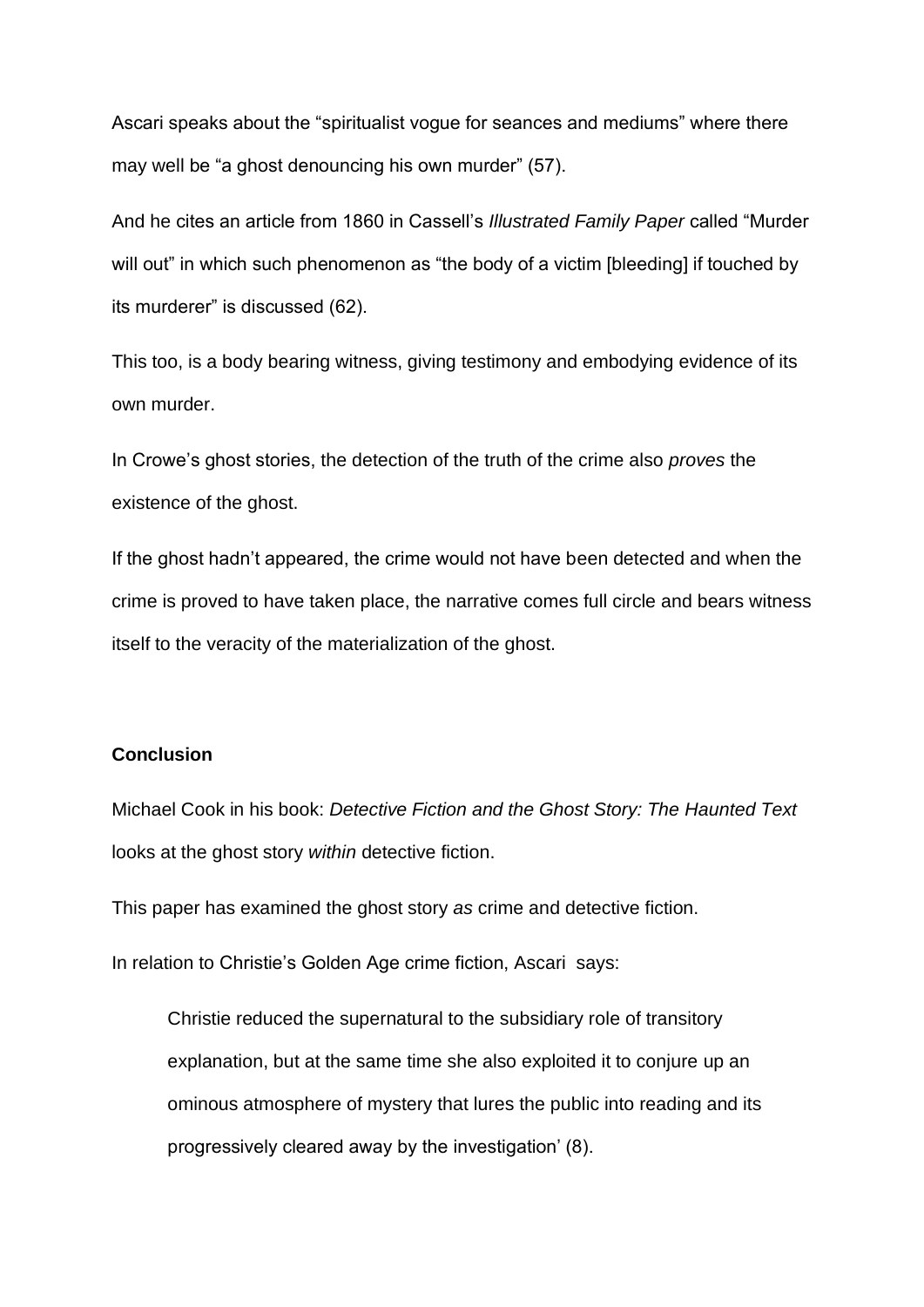In the ghost stories we have been looking at, the ghostly is not 'cleared away by the investigation' in the manner of non-ghostly crime fictions.

The ghost disappears, but in doing so, the haunting is proved.

The ghost did exist, the crime was committed.

As we saw at the beginning of this paper, Crowe' ghost stories are supposedly 'real'.

The tales themselves relate to oral traditions of ghost stories and ideas of witnessing and testimony and multiple narratives.

Derrida claims:

The trace is not only the disappearance of origin – within the discourse that we sustain and according to the path we follow it means that the origin did not even disappear, that it was never constituted except reciprocally by a nonorigin, the trace. (61)

Oral tales too are repetitions, reproductions and embody 'nonorigin'.

As we know, crime and detection narratives invite polysemic readings, but there is always an element of re-reading, of reading backwards – from consequence to cause.

The type of ghost story we have been looking at also involves a re-reading, a revisiting of the past, with the ghost as consequence of the crime that *made* the living person into a ghost.

These tales of ghosts and crimes can therefore be seen to have an origin: the crime itself.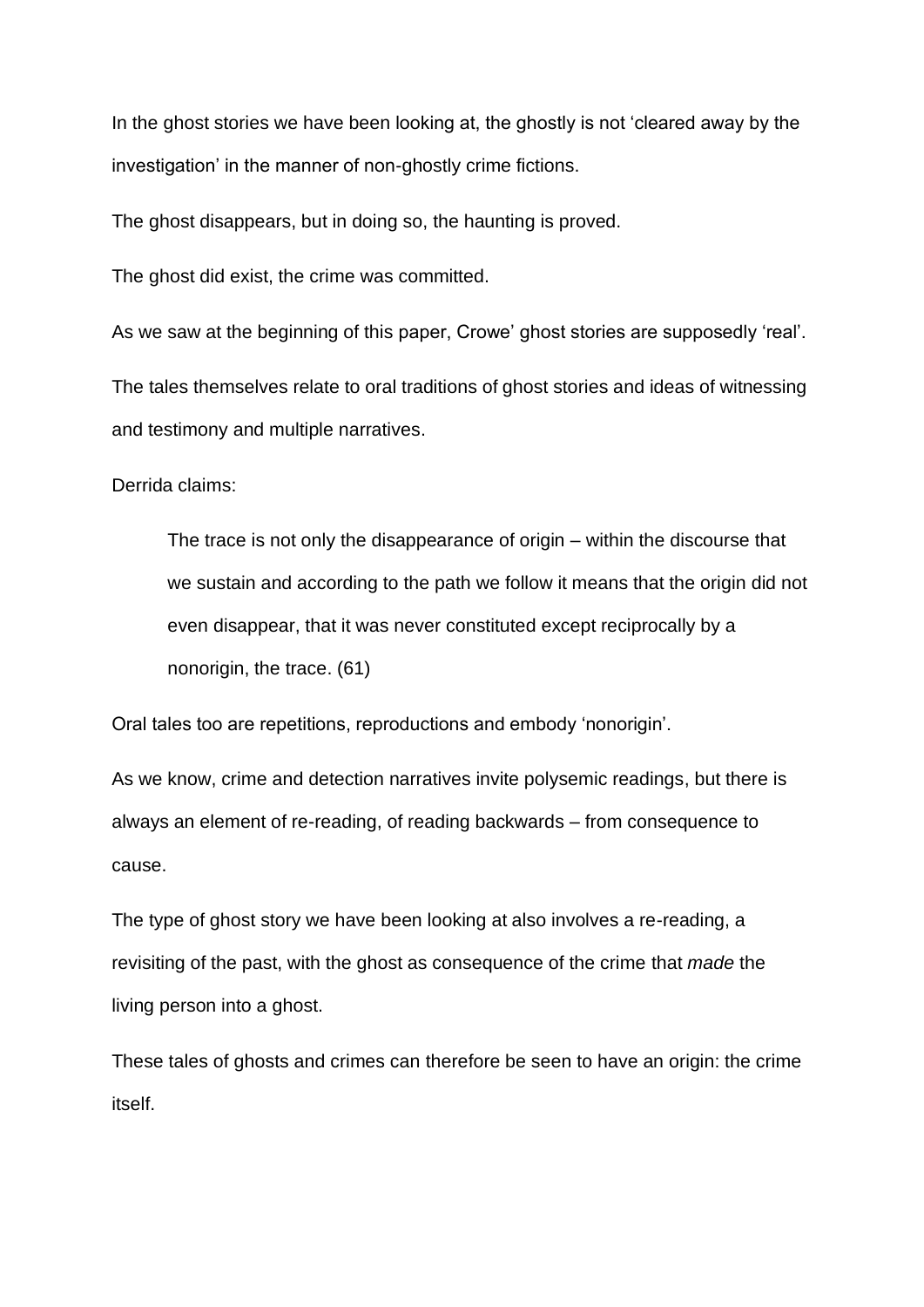And, in the end it is the solving of the crime – the uncovering and exposure of what happened – that dispels the ghost and thus, perhaps, also the traumas of the past.

Thank you for listening.

Arias, Rosario. 2014. 'Traces and Vestiges of the Victorian Past in Contemporary Fiction.' *Neo-Victorian Literature and Culture: Immersions and Revisitations.* Nadine Boehm-Schnitker and Susanne Gruss. Eds, 111-125.New York: Routledge.

Ricoeur, Paul, 2004. *Memory, History, Forgetting.* Chicago: The University of Chicago Press.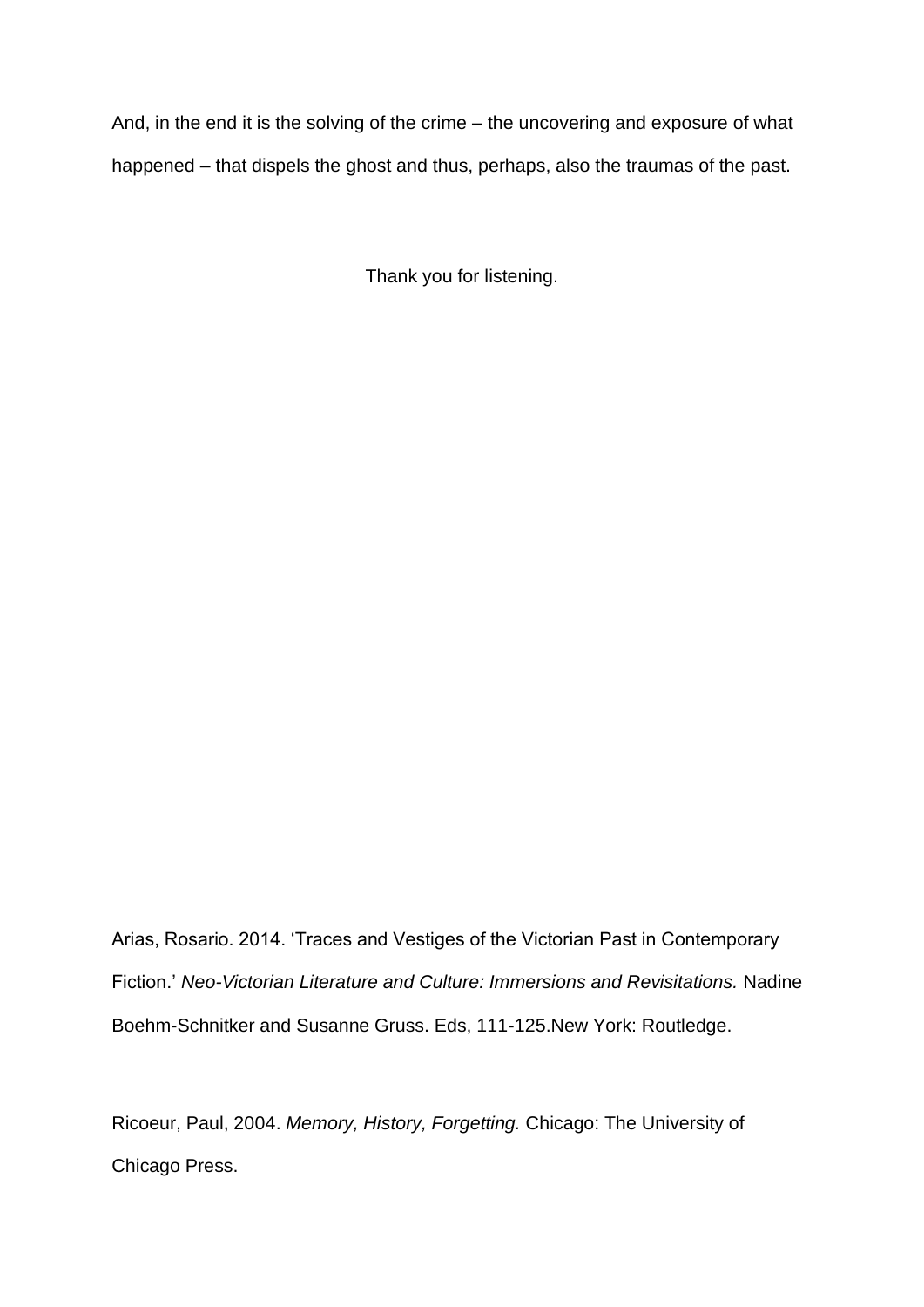Marcus, Laura, *The Cambridge Companion to Crime Fiction*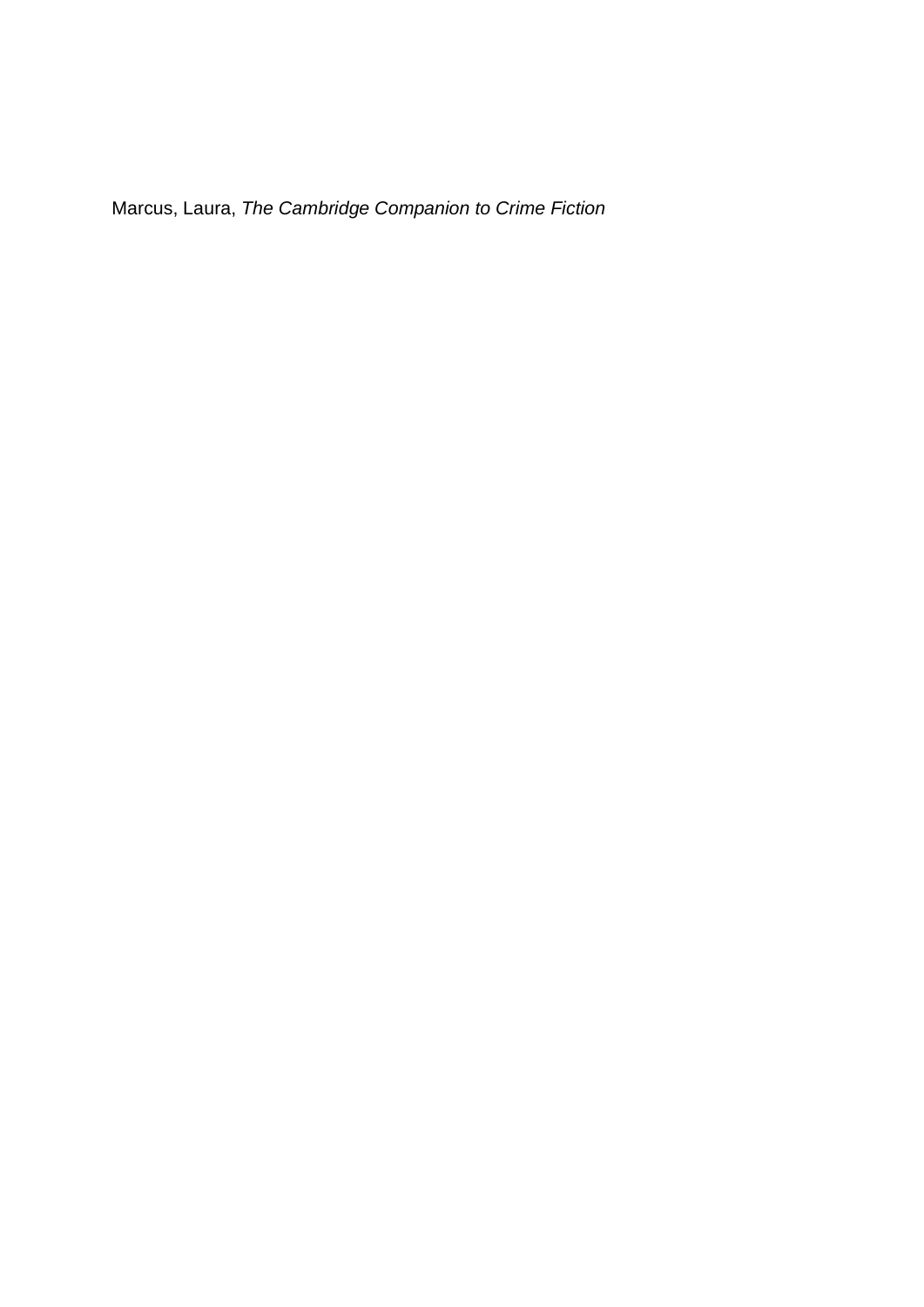From other stuff I wrote:

It is not just that ghosts are seen, most ghosts *need* to be seen. Ghosts themselves are a phenomenological experience: a *sensory* experience. These most un-fleshly of beings can only be perceived *by* the flesh, be it merely a shrinking, trembling feeling, an intuitive sense that something is there, or an actual vision. Ghosts do not exist unless they are perceived by a living person and the most effective/archetypal way of sensing ghosts is through sight; by *seeing* them. There are of course paradoxes here, not least the idea that ghosts come from the realm of the *unseen*; the Otherworld, the Beyond, from *elsewhere.* Ghosts re-turn from the place of the unseen and the unknown. However the very raison-d'être for a ghost must be to be sensed and ultimately to be *seen.* Ethereal, delicate or see-through as the ghost may be, it is the seeing, the *perceiving* of the phenomena that matters.

Crowe claims that it is often Other people who see ghosts. She states that this type of receptive seeing is 'more frequently developed in women than in men' (176) and she goes on to argue that 'it is usually the humble, the simple and the childlike, the solitary, the recluse, nay, the ignorant, who exhibit traces of these occult faculties' (201).

Maurizio Ascari *A Counter-History of Crime Fiction: Supernatural, Gothic and Sensational*, Palgrave Macmillan, 2007

On *Hamlet* "within this sub-genre detection is of vital importance, since the revenger cannot perform his retributive task without identifying the culprit beyond all doubt.